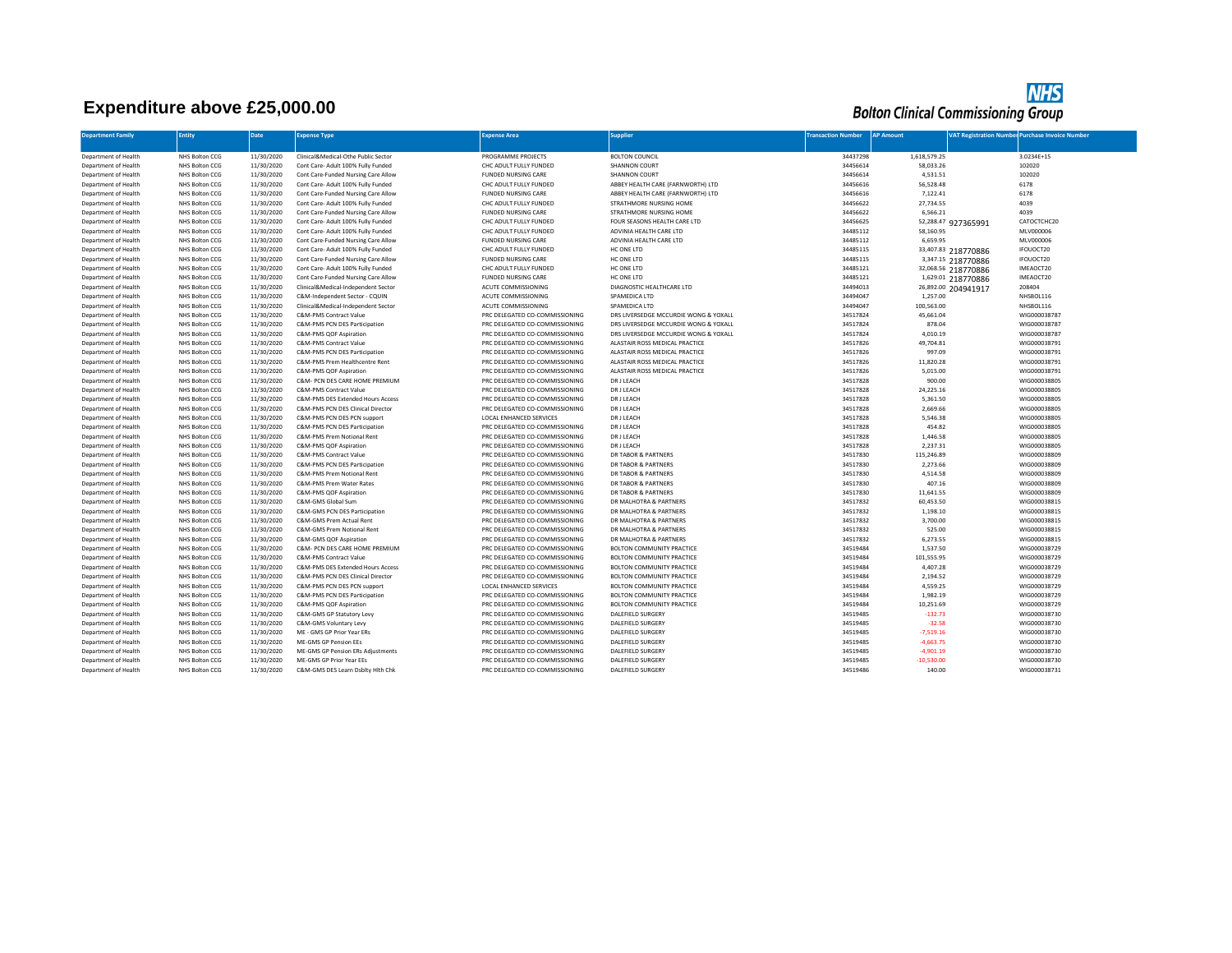| Department of Health | NHS Bolton CCG | 11/30/2020 | C&M-GMS Global Sum                | PRC DELEGATED CO-COMMISSIONING | <b>DALEFIELD SURGERY</b>   | 34519486 | 55,785.51    | WIG000038731 |
|----------------------|----------------|------------|-----------------------------------|--------------------------------|----------------------------|----------|--------------|--------------|
| Department of Health | NHS Bolton CCG | 11/30/2020 | C&M-GMS PCN DES Participation     | PRC DELEGATED CO-COMMISSIONING | DALEFIELD SURGERY          | 34519486 | 1,101.51     | WIG000038731 |
| Department of Health | NHS Bolton CCG | 11/30/2020 | C&M-GMS QOF Aspiration            | PRC DELEGATED CO-COMMISSIONING | <b>DALEFIELD SURGERY</b>   | 34519486 | 6,110.84     | WIG000038731 |
| Department of Health | NHS Bolton CCG | 11/30/2020 | C&M-GMS Global Sum                | PRC DELEGATED CO-COMMISSIONING | DR A KUMAR                 | 34519491 | 26,781.64    | WIG000038735 |
| Department of Health | NHS Bolton CCG | 11/30/2020 | C&M-GMS PCN DES Participation     | PRC DELEGATED CO-COMMISSIONING | DR A KUMAR                 | 34519491 | 528.58       | WIG000038735 |
| Department of Health | NHS Bolton CCG | 11/30/2020 | C&M-GMS Prem Notional Rent        | PRC DELEGATED CO-COMMISSIONING | DR A KUMAR                 | 34519491 | 5,797.75     | WIG000038735 |
| Department of Health | NHS Bolton CCG | 11/30/2020 | C&M-GMS QOF Aspiration            | PRC DELEGATED CO-COMMISSIONING | DR A KUMAR                 | 34519491 | 2,634.18     | WIG000038735 |
| Department of Health | NHS Bolton CCG | 11/30/2020 | C&M-GMS Global Sum                | PRC DELEGATED CO-COMMISSIONING | DR C R BARUA               | 34519496 | 29,479.13    | WIG000038739 |
| Department of Health | NHS Bolton CCG | 11/30/2020 | C&M-GMS PCN DES Participation     | PRC DELEGATED CO-COMMISSIONING | DR C R BARUA               | 34519496 | 578.16       | WIG000038739 |
| Department of Health | NHS Bolton CCG | 11/30/2020 | C&M-GMS QOF Aspiration            | PRC DELEGATED CO-COMMISSIONING | DR C R BARUA               | 34519496 | 2,849.35     | WIG000038739 |
| Department of Health | NHS Bolton CCG | 11/30/2020 | C&M-PMS Contract Value            | PRC DELEGATED CO-COMMISSIONING | DR C HALLIKER              | 34519499 | 32,865.95    | WIG000038741 |
| Department of Health | NHS Bolton CCG | 11/30/2020 | C&M-PMS PCN DES Participation     | PRC DELEGATED CO-COMMISSIONING | DR C HALLIKERI             | 34519499 | 642.30       | WIG000038741 |
| Department of Health | NHS Bolton CCG | 11/30/2020 | C&M-PMS QOF Aspiration            | PRC DELEGATED CO-COMMISSIONING | DR C HALLIKERI             | 34519499 | 3,243.10     | WIG000038741 |
| Department of Health | NHS Bolton CCG | 11/30/2020 | C&M-GMS Global Sum                | PRC DELEGATED CO-COMMISSIONING | DR C HENDY & PARTNER       | 34519503 | 36,512.29    | WIG000038743 |
| Department of Health | NHS Bolton CCG | 11/30/2020 | C&M-GMS PCN DES Participation     | PRC DELEGATED CO-COMMISSIONING | DR C HENDY & PARTNER       | 34519503 | 713.26       | WIG000038743 |
| Department of Health |                | 11/30/2020 |                                   |                                |                            | 34519503 | 2,513.50     | WIG000038743 |
|                      | NHS Bolton CCG |            | C&M-GMS Prem Notional Rent        | PRC DELEGATED CO-COMMISSIONING | DR C HENDY & PARTNER       |          |              |              |
| Department of Health | NHS Bolton CCG | 11/30/2020 | C&M-GMS QOF Aspiration            | PRC DELEGATED CO-COMMISSIONING | DR C HENDY & PARTNER       | 34519503 | 3,576.06     | WIG000038743 |
| Department of Health | NHS Bolton CCG | 11/30/2020 | C&M-GMS GP Statutory Levy         | PRC DELEGATED CO-COMMISSIONING | DR D A WALL & PARTNERS     | 34519504 | $-249.33$    | WIG000038744 |
| Department of Health | NHS Bolton CCG | 11/30/2020 | C&M-GMS Voluntary Levy            | PRC DELEGATED CO-COMMISSIONING | DR D A WALL & PARTNERS     | 34519504 | $-61.20$     | WIG000038744 |
| Department of Health | NHS Bolton CCG | 11/30/2020 | ME - GMS GP Prior Year ERs        | PRC DELEGATED CO-COMMISSIONING | DR D A WALL & PARTNERS     | 34519504 | $-237.47$    | WIG000038744 |
| Department of Health | NHS Bolton CCG | 11/30/2020 | ME - GMS TPS Added Years Adj EEs  | PRC DELEGATED CO-COMMISSIONING | DR D A WALL & PARTNERS     | 34519504 | $-255.23$    | WIG000038744 |
| Department of Health | NHS Bolton CCG | 11/30/2020 | ME-GMS GP Pension EEs             | PRC DELEGATED CO-COMMISSIONING | DR D A WALL & PARTNERS     | 34519504 | $-12,534.33$ | WIG000038744 |
| Department of Health | NHS Bolton CCG | 11/30/2020 | ME-GMS GP Pension ERs Adjustments | PRC DELEGATED CO-COMMISSIONING | DR D A WALL & PARTNERS     | 34519504 | $-12,879.11$ | WIG000038744 |
| Department of Health | NHS Bolton CCG | 11/30/2020 | ME-GMS GP Prior Year AVCs         | PRC DELEGATED CO-COMMISSIONING | DR D A WALL & PARTNERS     | 34519504 | $-235.19$    | WIG000038744 |
| Department of Health | NHS Bolton CCG | 11/30/2020 | ME-GMS GP Prior Year EEs          | PRC DELEGATED CO-COMMISSIONING | DR D A WALL & PARTNERS     | 34519504 | $-222.94$    | WIG000038744 |
| Department of Health | NHS Bolton CCG | 11/30/2020 | C&M-GMS DES Learn Dsblty Hlth Chk | PRC DELEGATED CO-COMMISSIONING | DR D A WALL & PARTNERS     | 34519507 | 1,260.00     | WIG000038745 |
| Department of Health | NHS Bolton CCG | 11/30/2020 | C&M-GMS Global Sum                | PRC DELEGATED CO-COMMISSIONING | DR D A WALL & PARTNERS     | 34519507 | 109,163.79   | WIG000038745 |
| Department of Health | NHS Bolton CCG | 11/30/2020 | C&M-GMS PCN DES Participation     | PRC DELEGATED CO-COMMISSIONING | DR D A WALL & PARTNERS     | 34519507 | 2,159.32     | WIG000038745 |
| Department of Health | NHS Bolton CCG | 11/30/2020 | C&M-GMS Prem Notional Rent        | PRC DELEGATED CO-COMMISSIONING | DR D A WALL & PARTNERS     | 34519507 | 4,833.33     | WIG000038745 |
| Department of Health | NHS Bolton CCG | 11/30/2020 | C&M-GMS Prem Water Rates          | PRC DELEGATED CO-COMMISSIONING | DR D A WALL & PARTNERS     | 34519507 | 595.89       | WIG000038745 |
| Department of Health | NHS Bolton CCG | 11/30/2020 | C&M-GMS QOF Aspiration            | PRC DELEGATED CO-COMMISSIONING | DR D A WALL & PARTNERS     | 34519507 | 10,552.57    | WIG000038745 |
| Department of Health | NHS Bolton CCG | 11/30/2020 | ME - GMS GP Prior Year ERs        | PRC DELEGATED CO-COMMISSIONING | DR D A WALL & PARTNERS     | 34519507 | 667.79       | WIG000038745 |
| Department of Health | NHS Bolton CCG | 11/30/2020 | ME-GMS GP Prior Year EEs          | PRC DELEGATED CO-COMMISSIONING | DR D A WALL & PARTNERS     | 34519507 | 2,598.55     | WIG000038745 |
| Department of Health | NHS Bolton CCG | 11/30/2020 | C&M-GMS Global Sum                | PRC DELEGATED CO-COMMISSIONING | DR J A L KIRBY & PARTNERS  | 34519510 | 53,563.33    | WIG000038747 |
| Department of Health | NHS Bolton CCG | 11/30/2020 | C&M-GMS PCN DES Participation     | PRC DELEGATED CO-COMMISSIONING | DR J A L KIRBY & PARTNERS  | 34519510 | 1,034.04     | WIG000038747 |
| Department of Health | NHS Bolton CCG | 11/30/2020 | C&M-GMS QOF Aspiration            | PRC DELEGATED CO-COMMISSIONING | DR J A L KIRBY & PARTNERS  | 34519510 | 5,162.78     | WIG000038747 |
| Department of Health | NHS Bolton CCG | 11/30/2020 | C&M-GMS DES Learn Dsblty Hlth Chk | PRC DELEGATED CO-COMMISSIONING | DR G MCLARDY & PARTNERS    | 34519514 | 980.00       | WIG000038749 |
| Department of Health | NHS Bolton CCG | 11/30/2020 | C&M-GMS Global Sum                | PRC DELEGATED CO-COMMISSIONING | DR G MCLARDY & PARTNERS    | 34519514 | 28,696.64    | WIG000038749 |
| Department of Health | NHS Bolton CCG | 11/30/2020 | C&M-GMS PCN DES Participation     | PRC DELEGATED CO-COMMISSIONING | DR G MCLARDY & PARTNERS    | 34519514 | 576.14       | WIG000038749 |
| Department of Health | NHS Bolton CCG | 11/30/2020 | C&M-GMS Prem Notional Rent        | PRC DELEGATED CO-COMMISSIONING | DR G MCLARDY & PARTNERS    | 34519514 | 2,520.00     | WIG000038749 |
| Department of Health | NHS Bolton CCG | 11/30/2020 | C&M-GMS QOF Aspiration            | PRC DELEGATED CO-COMMISSIONING | DR G MCLARDY & PARTNERS    | 34519514 | 3,159.60     | WIG000038749 |
| Department of Health | NHS Bolton CCG | 11/30/2020 | C&M-PMS Contract Value            | PRC DELEGATED CO-COMMISSIONING | DR J LOWE & PARTNERS       | 34519516 | 52,916.56    | WIG000038751 |
| Department of Health | NHS Bolton CCG | 11/30/2020 | C&M-PMS PCN DES Participation     | PRC DELEGATED CO-COMMISSIONING | DR J LOWE & PARTNERS       | 34519516 | 1,046.89     | WIG000038751 |
| Department of Health | NHS Bolton CCG | 11/30/2020 | C&M-PMS Prem Notional Rent        | PRC DELEGATED CO-COMMISSIONING | DR J LOWE & PARTNERS       | 34519516 | 5,987.50     | WIG000038751 |
| Department of Health | NHS Bolton CCG |            | C&M-PMS QOF Aspiration            | PRC DELEGATED CO-COMMISSIONING | DR J LOWE & PARTNERS       |          | 5,050.61     | WIG000038751 |
|                      |                | 11/30/2020 |                                   |                                |                            | 34519516 |              |              |
| Department of Health | NHS Bolton CCG | 11/30/2020 | C&M-PMS GP Statutory Levy         | PRC DELEGATED CO-COMMISSIONING | DR J P NAGLE & PARTNERS    | 34519517 | $-375.76$    | WIG000038752 |
| Department of Health | NHS Bolton CCG | 11/30/2020 | C&M-PMS Voluntary Levy            | PRC DELEGATED CO-COMMISSIONING | DR J P NAGLE & PARTNERS    | 34519517 | $-92.23$     | WIG000038752 |
| Department of Health | NHS Bolton CCG | 11/30/2020 | ME-PMS GP Pension EEs-PMS         | PRC DELEGATED CO-COMMISSIONING | DR J P NAGLE & PARTNERS    | 34519517 | $-13,053.89$ | WIG000038752 |
| Department of Health | NHS Bolton CCG | 11/30/2020 | ME-PMS GP Pension ERs Adjs - PMS  | PRC DELEGATED CO-COMMISSIONING | DR J P NAGLE & PARTNERS    | 34519517 | $-14,287.37$ | WIG000038752 |
| Department of Health | NHS Bolton CCG | 11/30/2020 | C&M-APMS PCN DES Participation    | PRC DELEGATED CO-COMMISSIONING | DR J P NAGLE & PARTNERS    | 34519518 | 3,063.69     | WIG000038753 |
| Department of Health | NHS Bolton CCG | 11/30/2020 | <b>C&amp;M-PMS Contract Value</b> | PRC DELEGATED CO-COMMISSIONING | DR J P NAGLE & PARTNERS    | 34519518 | 155,264.25   | WIG000038753 |
| Department of Health | NHS Bolton CCG | 11/30/2020 | C&M-PMS DES Learn Dsblty Hlth Chk | PRC DELEGATED CO-COMMISSIONING | DR J P NAGLE & PARTNERS    | 34519518 | 3,500.00     | WIG000038753 |
| Department of Health | NHS Bolton CCG | 11/30/2020 | C&M-PMS Prem Notional Rent        | PRC DELEGATED CO-COMMISSIONING | DR J P NAGLE & PARTNERS    | 34519518 | 7,945.83     | WIG000038753 |
| Department of Health | NHS Bolton CCG | 11/30/2020 | C&M-PMS QOF Aspiration            | PRC DELEGATED CO-COMMISSIONING | DR J P NAGLE & PARTNERS    | 34519518 | 17,340.83    | WIG000038753 |
| Department of Health | NHS Bolton CCG | 11/30/2020 | <b>C&amp;M-PMS Contract Value</b> | PRC DELEGATED CO-COMMISSIONING | DR M S FLETCHER & PARTNERS | 34519520 | 69,582.77    | WIG000038755 |
| Department of Health | NHS Bolton CCG | 11/30/2020 | C&M-PMS PCN DES Participation     | PRC DELEGATED CO-COMMISSIONING | DR M S FLETCHER & PARTNERS | 34519520 | 1,422.92     | WIG000038755 |
| Department of Health | NHS Bolton CCG | 11/30/2020 | C&M-PMS Prem Notional Rent        | PRC DELEGATED CO-COMMISSIONING | DR M S FLETCHER & PARTNERS | 34519520 | 2,700.00     | WIG000038755 |
| Department of Health | NHS Bolton CCG | 11/30/2020 | C&M-PMS QOF Aspiration            | PRC DELEGATED CO-COMMISSIONING | DR M S FLETCHER & PARTNERS | 34519520 | 7,431.38     | WIG000038755 |
| Department of Health | NHS Bolton CCG | 11/30/2020 | C&M-GMS Global Sum                | PRC DELEGATED CO-COMMISSIONING | DR M SELVARAJAN            | 34519522 | 22.662.28    | WIG000038757 |
| Department of Health | NHS Bolton CCG | 11/30/2020 | C&M-GMS PCN DES Participation     | PRC DELEGATED CO-COMMISSIONING | DR M SELVARAJAN            | 34519522 | 447.09       | WIG000038757 |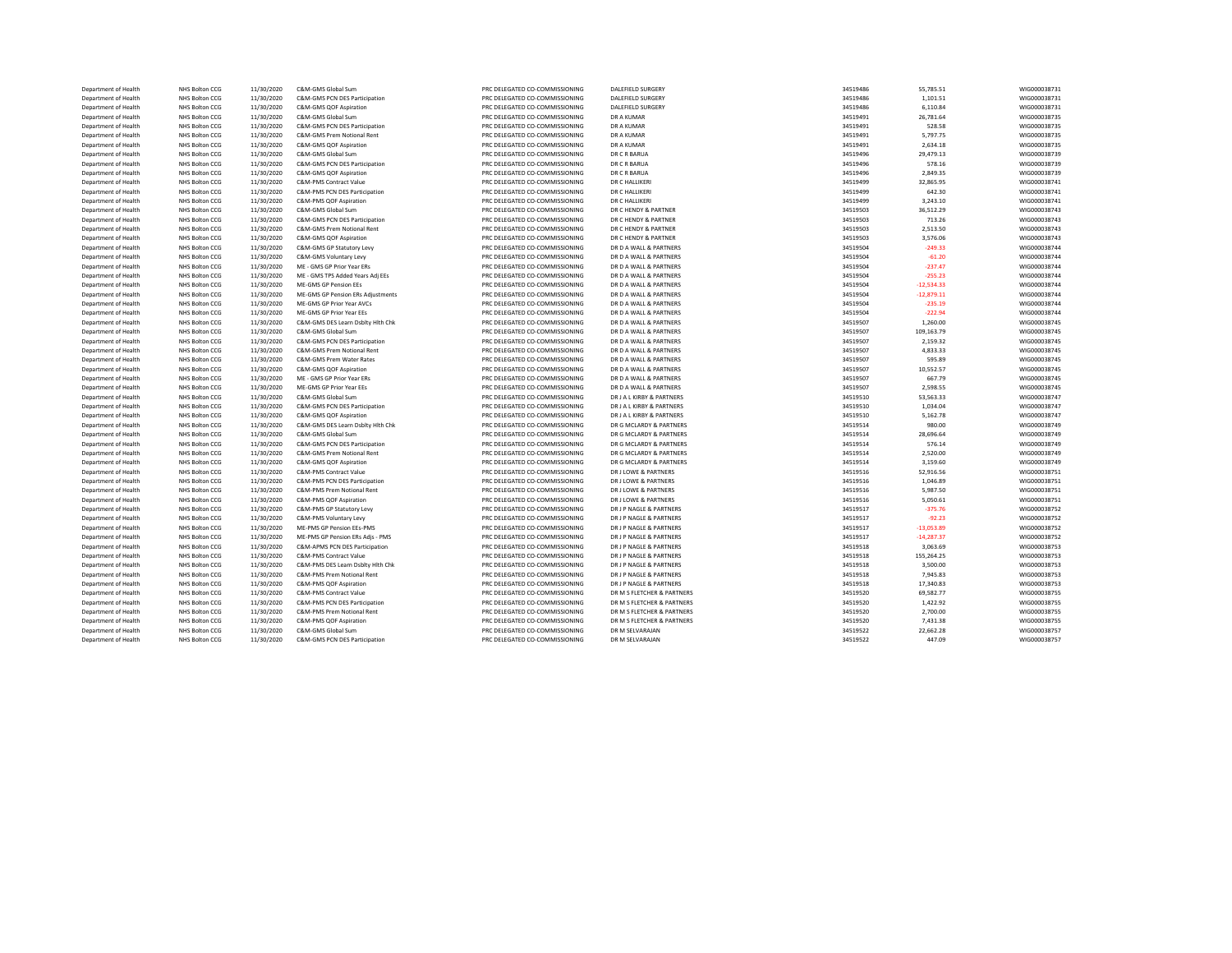| Department of Health | NHS Bolton CCG | 11/30/2020 | C&M-GMS Prem Notional Rent        | PRC DELEGATED CO-COMMISSIONING | DR M SELVARAJAN               | 34519522 | 3,051.67   | WIG000038757 |
|----------------------|----------------|------------|-----------------------------------|--------------------------------|-------------------------------|----------|------------|--------------|
| Department of Health | NHS Bolton CCG | 11/30/2020 | C&M-GMS QOF Aspiration            | PRC DELEGATED CO-COMMISSIONING | DR M SELVARAJAN               | 34519522 | 2,238.97   | WIG000038757 |
| Department of Health | NHS Bolton CCG | 11/30/2020 | <b>C&amp;M-PMS Contract Value</b> | PRC DELEGATED CO-COMMISSIONING | DR KJ COLEMAN & PARTNERS      | 34519524 | 95,843.49  | WIG000038759 |
| Department of Health | NHS Bolton CCG | 11/30/2020 | C&M-PMS PCN DES Participation     | PRC DELEGATED CO-COMMISSIONING | DR KJ COLEMAN & PARTNERS      | 34519524 | 1,904.20   | WIG000038759 |
| Department of Health | NHS Bolton CCG | 11/30/2020 | C&M-PMS Prem Notional Rent        | PRC DELEGATED CO-COMMISSIONING | DR KJ COLEMAN & PARTNERS      | 34519524 | 7,371.41   | WIG000038759 |
| Department of Health | NHS Bolton CCG | 11/30/2020 | C&M-PMS Prem Water Rates          | PRC DELEGATED CO-COMMISSIONING | DR KJ COLEMAN & PARTNERS      | 34519524 | 617.08     | WIG000038759 |
| Department of Health | NHS Bolton CCG | 11/30/2020 | C&M-PMS QOF Aspiration            | PRC DELEGATED CO-COMMISSIONING | DR KJ COLEMAN & PARTNERS      | 34519524 | 10,924.01  | WIG000038759 |
| Department of Health | NHS Bolton CCG | 11/30/2020 | ME - PMS GP Prior Year ERs        | PRC DELEGATED CO-COMMISSIONING | DR KJ COLEMAN & PARTNERS      | 34519524 | 6,595.75   | WIG000038759 |
| Department of Health | NHS Bolton CCG | 11/30/2020 | ME-PMS GP Pension EEs Adjs - PMS  | PRC DELEGATED CO-COMMISSIONING | DR KJ COLEMAN & PARTNERS      | 34519524 | 1,264.80   | WIG000038759 |
| Department of Health | NHS Bolton CCG | 11/30/2020 | ME-PMS GP Pension ERs Adjs - PMS  | PRC DELEGATED CO-COMMISSIONING | DR KJ COLEMAN & PARTNERS      | 34519524 | 1,955.68   | WIG000038759 |
| Department of Health | NHS Bolton CCG | 11/30/2020 | ME-PMS GP Prior Year AVCs         | PRC DELEGATED CO-COMMISSIONING | DR KJ COLEMAN & PARTNERS      | 34519524 | 720.56     | WIG000038759 |
| Department of Health | NHS Bolton CCG | 11/30/2020 | ME-PMS GP Prior Year EEs          | PRC DELEGATED CO-COMMISSIONING | DR KJ COLEMAN & PARTNERS      | 34519524 | 6,420.95   | WIG000038759 |
|                      |                |            |                                   |                                |                               |          |            |              |
| Department of Health | NHS Bolton CCG | 11/30/2020 | C&M-GMS DES Learn Dsblty Hlth Chk | PRC DELEGATED CO-COMMISSIONING | DR LYON & PARTNERS            | 34519526 | 6,580.00   | WIG000038761 |
| Department of Health | NHS Bolton CCG | 11/30/2020 | C&M-GMS Global Sum                | PRC DELEGATED CO-COMMISSIONING | DR LYON & PARTNERS            | 34519526 | 50,969.72  | WIG000038761 |
| Department of Health | NHS Bolton CCG | 11/30/2020 | C&M-GMS PCN DES Participation     | PRC DELEGATED CO-COMMISSIONING | DR LYON & PARTNERS            | 34519526 | 1,025.05   | WIG000038761 |
| Department of Health | NHS Bolton CCG | 11/30/2020 | C&M-GMS QOF Aspiration            | PRC DELEGATED CO-COMMISSIONING | DR LYON & PARTNERS            | 34519526 | 5,424.97   | WIG000038761 |
| Department of Health | NHS Bolton CCG | 11/30/2020 | ME-GMS GP Pension EEs Adjustments | PRC DELEGATED CO-COMMISSIONING | DR LYON & PARTNERS            | 34519526 | 170.77     | WIG000038761 |
| Department of Health | NHS Bolton CCG | 11/30/2020 | ME-GMS GP Pension ERs Adjustments | PRC DELEGATED CO-COMMISSIONING | DR LYON & PARTNERS            | 34519526 | 196.45     | WIG000038761 |
| Department of Health | NHS Bolton CCG | 11/30/2020 | C&M-APMS PCN DES Participation    | PRC DELEGATED CO-COMMISSIONING | DR P A SAUL & PARTNERS        | 34519530 | 1,062.60   | WIG000038767 |
| Department of Health | NHS Bolton CCG | 11/30/2020 | C&M-PMS Contract Value            | PRC DELEGATED CO-COMMISSIONING | DR P A SAUL & PARTNERS        | 34519530 | 53,680.44  | WIG000038767 |
| Department of Health | NHS Bolton CCG | 11/30/2020 | C&M-PMS DES Learn Dsblty Hlth Chk | PRC DELEGATED CO-COMMISSIONING | DR P A SAUL & PARTNERS        | 34519530 | 700.00     | WIG000038767 |
| Department of Health | NHS Bolton CCG | 11/30/2020 | C&M-PMS Prem Notional Rent        | PRC DELEGATED CO-COMMISSIONING | DR P A SAUL & PARTNERS        | 34519530 | 3,633.33   | WIG000038767 |
| Department of Health | NHS Bolton CCG | 11/30/2020 | C&M-PMS QOF Aspiration            | PRC DELEGATED CO-COMMISSIONING | DR P A SAUL & PARTNERS        | 34519530 | 5,120.49   | WIG000038767 |
| Department of Health | NHS Bolton CCG | 11/30/2020 | C&M-GMS Global Sum                | PRC DELEGATED CO-COMMISSIONING | DR P K JAIN & PARTNER         | 34519532 | 22,794.72  | WIG000038769 |
| Department of Health | NHS Bolton CCG | 11/30/2020 | C&M-GMS PCN DES Participation     | PRC DELEGATED CO-COMMISSIONING | DR P K JAIN & PARTNER         | 34519532 | 422.46     | WIG000038769 |
| Department of Health | NHS Bolton CCG | 11/30/2020 | C&M-GMS PCO Locum Sickness        | PRC DELEGATED CO-COMMISSIONING | DR P K JAIN & PARTNER         | 34519532 | 1,751.00   | WIG000038769 |
| Department of Health | NHS Bolton CCG | 11/30/2020 | C&M-GMS QOF Aspiration            | PRC DELEGATED CO-COMMISSIONING | DR P K JAIN & PARTNER         | 34519532 | 2,459.52   | WIG000038769 |
| Department of Health | NHS Bolton CCG | 11/30/2020 | C&M-GMS Global Sum                | PRC DELEGATED CO-COMMISSIONING | DR R A HUNT & PARTNER         | 34519534 | 36,951.76  | WIG000038775 |
| Department of Health | NHS Bolton CCG | 11/30/2020 | C&M-GMS PCN DES Participation     | PRC DELEGATED CO-COMMISSIONING | DR R A HUNT & PARTNER         | 34519534 | 719.76     | WIG000038775 |
| Department of Health | NHS Bolton CCG | 11/30/2020 | C&M-GMS Prem Notional Rent        | PRC DELEGATED CO-COMMISSIONING | DR R A HUNT & PARTNER         | 34519534 | 2,783.83   | WIG000038775 |
| Department of Health | NHS Bolton CCG | 11/30/2020 | C&M-GMS Prem Water Rates          | PRC DELEGATED CO-COMMISSIONING | DR R A HUNT & PARTNER         | 34519534 | 2,418.12   | WIG000038775 |
| Department of Health | NHS Bolton CCG | 11/30/2020 | C&M-GMS QOF Aspiration            | PRC DELEGATED CO-COMMISSIONING | DR R A HUNT & PARTNER         | 34519534 | 3,263.19   | WIG000038775 |
| Department of Health | NHS Bolton CCG | 11/30/2020 | C&M-APMS PCN DES Participation    | PRC DELEGATED CO-COMMISSIONING | DR R A M FALOUJI & PARTNER    | 34519536 | 536.23     | WIG000038777 |
| Department of Health | NHS Bolton CCG | 11/30/2020 | C&M-PMS Contract Value            | PRC DELEGATED CO-COMMISSIONING | DR R A M FALOUJI & PARTNER    | 34519536 | 28,186.52  | WIG000038777 |
| Department of Health | NHS Bolton CCG | 11/30/2020 | C&M-PMS QOF Aspiration            | PRC DELEGATED CO-COMMISSIONING | DR R A M FALOUJI & PARTNER    | 34519536 | 2,230.79   | WIG000038777 |
| Department of Health | NHS Bolton CCG | 11/30/2020 | C&M-APMS PCN DES Participation    | PRC DELEGATED CO-COMMISSIONING | DR S R GREEN & PARTNER        | 34519538 | 729.86     | WIG000038781 |
| Department of Health | NHS Bolton CCG | 11/30/2020 | C&M-PMS Contract Value            | PRC DELEGATED CO-COMMISSIONING | DR S R GREEN & PARTNER        | 34519538 | 37,166.99  | WIG000038781 |
|                      |                |            |                                   | PRC DELEGATED CO-COMMISSIONING | DR S R GREEN & PARTNER        | 34519538 | 140.00     | WIG000038781 |
| Department of Health | NHS Bolton CCG | 11/30/2020 | C&M-PMS DES Learn Dsblty Hith Chk | PRC DELEGATED CO-COMMISSIONING | DR S R GREEN & PARTNER        |          |            |              |
| Department of Health | NHS Bolton CCG | 11/30/2020 | C&M-PMS QOF Aspiration            |                                |                               | 34519538 | 3,334.55   | WIG000038781 |
| Department of Health | NHS Bolton CCG | 11/30/2020 | C&M-APMS PCN DES Participation    | PRC DELEGATED CO-COMMISSIONING | DR S S H NASEEF               | 34519540 | 456.77     | WIG000038783 |
| Department of Health | NHS Bolton CCG | 11/30/2020 | C&M-PMS Contract Value            | PRC DELEGATED CO-COMMISSIONING | DR S S H NASEEF               | 34519540 | 22,952.82  | WIG000038783 |
| Department of Health | NHS Bolton CCG | 11/30/2020 | C&M-PMS Prem Notional Rent        | PRC DELEGATED CO-COMMISSIONING | DR S S H NASEEF               | 34519540 | 2,504.17   | WIG000038783 |
| Department of Health | NHS Bolton CCG | 11/30/2020 | C&M-PMS QOF Aspiration            | PRC DELEGATED CO-COMMISSIONING | DR S S H NASEEF               | 34519540 | 2,248.78   | WIG000038783 |
| Department of Health | NHS Bolton CCG | 11/30/2020 | C&M-APMS PCN DES Participation    | PRC DELEGATED CO-COMMISSIONING | DR Y LOOMBA & PARTNER BOLTON  | 34519542 | 587.41     | WIG000038789 |
| Department of Health | NHS Bolton CCG | 11/30/2020 | C&M-PMS Contract Value            | PRC DELEGATED CO-COMMISSIONING | DR Y LOOMBA & PARTNER BOLTON  | 34519542 | 29,722.91  | WIG000038789 |
| Department of Health | NHS Bolton CCG | 11/30/2020 | C&M-PMS QOF Aspiration            | PRC DELEGATED CO-COMMISSIONING | DR Y LOOMBA & PARTNER BOLTON  | 34519542 | 2,912.91   | WIG000038789 |
| Department of Health | NHS Bolton CCG | 11/30/2020 | C&M-GMS Global Sum                | PRC DELEGATED CO-COMMISSIONING | <b>GARNET FOLD PRACTICE</b>   | 34519544 | 54,198.99  | WIG000038793 |
| Department of Health | NHS Bolton CCG | 11/30/2020 | C&M-GMS PCN DES Participation     | PRC DELEGATED CO-COMMISSIONING | <b>GARNET FOLD PRACTICE</b>   | 34519544 | 1,072.85   | WIG000038793 |
| Department of Health | NHS Bolton CCG | 11/30/2020 | C&M-GMS Prem Notional Rent        | PRC DELEGATED CO-COMMISSIONING | <b>GARNET FOLD PRACTICE</b>   | 34519544 | 2,728.25   | WIG000038793 |
| Department of Health | NHS Bolton CCG | 11/30/2020 | C&M-GMS Prem Water Rates          | PRC DELEGATED CO-COMMISSIONING | <b>GARNET FOLD PRACTICE</b>   | 34519544 | 187.56     | WIG000038793 |
| Department of Health | NHS Bolton CCG | 11/30/2020 | C&M-GMS QOF Aspiration            | PRC DELEGATED CO-COMMISSIONING | <b>GARNET FOLD PRACTICE</b>   | 34519544 | 5,246.74   | WIG000038793 |
| Department of Health | NHS Bolton CCG | 11/30/2020 | C&M-GMS Global Sum                | PRC DELEGATED CO-COMMISSIONING | OLIVE FAMILY PRACTICE         | 34519546 | 32,912.91  | WIG000038795 |
| Department of Health | NHS Bolton CCG | 11/30/2020 | C&M-GMS PCN DES Participation     | PRC DELEGATED CO-COMMISSIONING | OLIVE FAMILY PRACTICE         | 34519546 | 628.42     | WIG000038795 |
| Department of Health | NHS Bolton CCG | 11/30/2020 | C&M-GMS QOF Aspiration            | PRC DELEGATED CO-COMMISSIONING | OLIVE FAMILY PRACTICE         | 34519546 | 2.308.13   | WIG000038795 |
| Department of Health | NHS Bolton CCG | 11/30/2020 | C&M-APMS PCN DES Participation    | PRC DELEGATED CO-COMMISSIONING | SILVERT & PARTNERS            | 34519550 | 2,199.91   | WIG000038799 |
| Department of Health | NHS Bolton CCG | 11/30/2020 | <b>C&amp;M-PMS Contract Value</b> | PRC DELEGATED CO-COMMISSIONING | <b>SILVERT &amp; PARTNERS</b> | 34519550 | 110,589.45 | WIG000038799 |
| Department of Health | NHS Bolton CCG | 11/30/2020 | C&M-PMS Prem Notional Rent        | PRC DELEGATED CO-COMMISSIONING | <b>SILVERT &amp; PARTNERS</b> | 34519550 | 6,734.09   | WIG000038799 |
| Department of Health | NHS Bolton CCG | 11/30/2020 | C&M-PMS Prem Water Rates          | PRC DELEGATED CO-COMMISSIONING | <b>SILVERT &amp; PARTNERS</b> | 34519550 | 1,470.88   | WIG000038799 |
| Department of Health | NHS Bolton CCG | 11/30/2020 | C&M-PMS QOF Aspiration            | PRC DELEGATED CO-COMMISSIONING | <b>SILVERT &amp; PARTNERS</b> | 34519550 | 11,656.25  | WIG000038799 |
| Department of Health | NHS Bolton CCG | 11/30/2020 | ME - PMS GP Prior Year ERs        | PRC DELEGATED CO-COMMISSIONING | <b>SILVERT &amp; PARTNERS</b> | 34519550 | 3,415.25   | WIG000038799 |
|                      |                |            |                                   |                                |                               |          |            |              |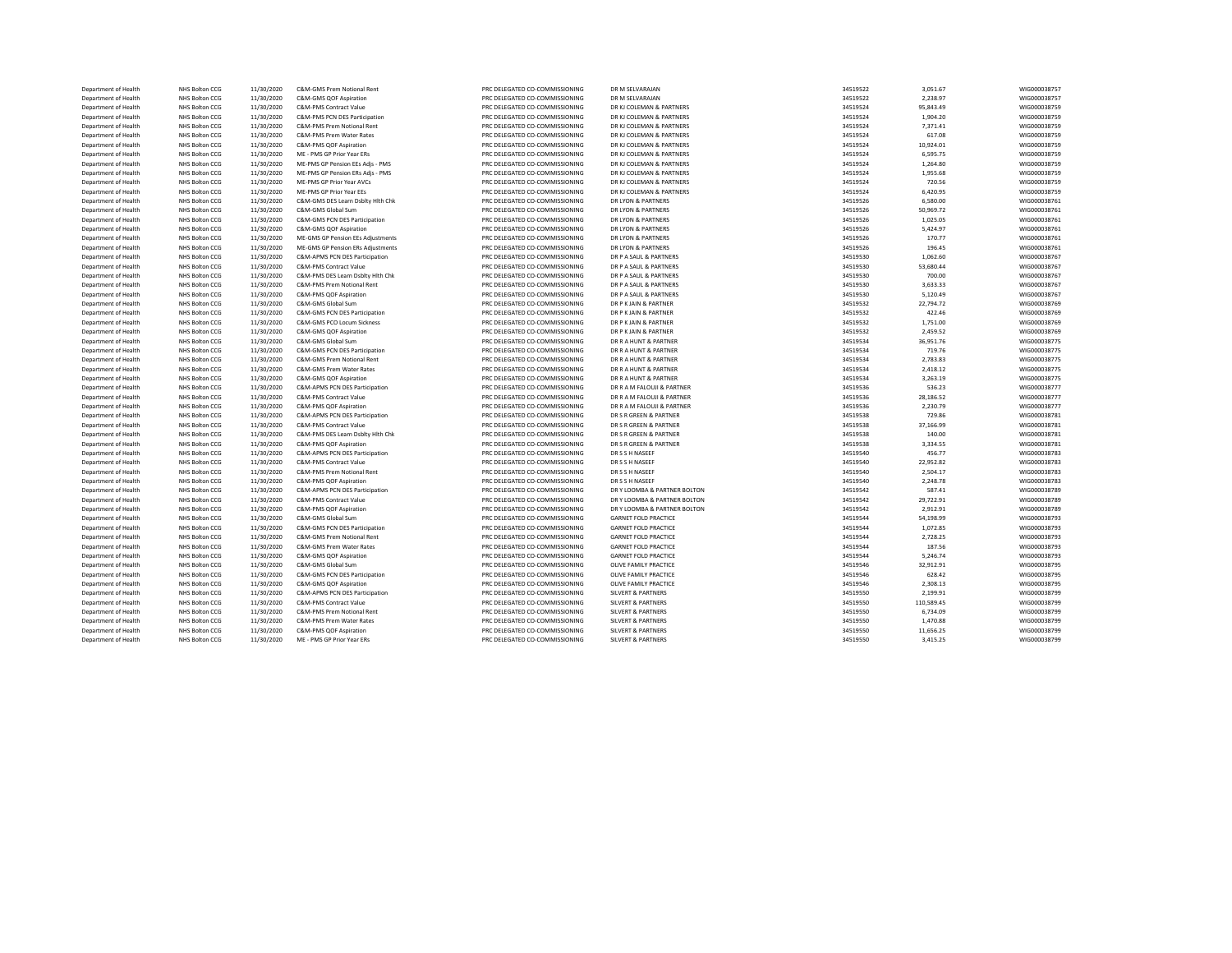| Department of Health | NHS Bolton CCG        | 11/30/2020 | ME-PMS GP Pension EEs Adjs - PMS  | PRC DELEGATED CO-COMMISSIONING | <b>SILVERT &amp; PARTNERS</b>             | 34519550 | 4,156.25     | WIG000038799 |
|----------------------|-----------------------|------------|-----------------------------------|--------------------------------|-------------------------------------------|----------|--------------|--------------|
| Department of Health | NHS Bolton CCG        | 11/30/2020 | ME-PMS GP Pension ERs Adjs - PMS  | PRC DELEGATED CO-COMMISSIONING | <b>SILVERT &amp; PARTNERS</b>             | 34519550 | 4,156.25     | WIG000038799 |
| Department of Health | NHS Bolton CCG        | 11/30/2020 | ME-PMS GP Prior Year EEs          | PRC DELEGATED CO-COMMISSIONING | <b>SILVERT &amp; PARTNERS</b>             | 34519550 | 2,968.75     | WIG000038799 |
| Department of Health | NHS Bolton CCG        | 11/30/2020 | C&M-APMS PCN DES Participation    | PRC DELEGATED CO-COMMISSIONING | SSP HEALTH BOLTON GP                      | 34519552 | 754.18       | WIG000038801 |
| Department of Health | NHS Bolton CCG        | 11/30/2020 | C&M-PMS Contract Value            | PRC DELEGATED CO-COMMISSIONING | SSP HEALTH BOLTON GP                      | 34519552 | 37,371.45    | WIG000038801 |
| Department of Health | NHS Bolton CCG        | 11/30/2020 | C&M-PMS QOF Aspiration            | PRC DELEGATED CO-COMMISSIONING | SSP HEALTH BOLTON GP                      | 34519552 | 2,303.30     | WIG000038801 |
| Department of Health | NHS Bolton CCG        | 11/30/2020 | C&M-APMS PCN DES Participation    | PRC DELEGATED CO-COMMISSIONING | SSP HEALTH BOLTON MC                      | 34519554 | 895.41       | WIG000038803 |
| Department of Health | NHS Bolton CCG        | 11/30/2020 | C&M-PMS Contract Value            | PRC DELEGATED CO-COMMISSIONING | SSP HEALTH BOLTON MC                      | 34519554 | 45,039.09    | WIG000038803 |
| Department of Health | NHS Bolton CCG        | 11/30/2020 | C&M-PMS Prem Notional Rent        | PRC DELEGATED CO-COMMISSIONING | SSP HEALTH BOLTON MC                      | 34519554 | 5,962.50     | WIG000038803 |
| Department of Health | NHS Bolton CCG        | 11/30/2020 | C&M-PMS QOF Aspiration            | PRC DELEGATED CO-COMMISSIONING | SSP HEALTH BOLTON MC                      | 34519554 | 3,377.56     | WIG000038803 |
| Department of Health | NHS Bolton CCG        | 11/30/2020 | C&M-APMS PCN DES Participation    | PRC DELEGATED CO-COMMISSIONING | SWAN LANE MEDICAL CENTRE                  | 34519558 | 1,373.50     | WIG000038811 |
| Department of Health | NHS Bolton CCG        | 11/30/2020 | C&M-PMS Contract Value            | PRC DELEGATED CO-COMMISSIONING | SWAN LANE MEDICAL CENTRE                  | 34519558 | 70,389.16    | WIG000038811 |
| Department of Health | NHS Bolton CCG        | 11/30/2020 | C&M-PMS DES Learn Dsblty Hlth Chk | PRC DELEGATED CO-COMMISSIONING | SWAN LANE MEDICAL CENTRE                  | 34519558 | 980.00       | WIG000038811 |
| Department of Health | NHS Bolton CCG        | 11/30/2020 | C&M-PMS Prem Notional Rent        | PRC DELEGATED CO-COMMISSIONING | SWAN LANE MEDICAL CENTRE                  | 34519558 | 2,558.33     | WIG000038811 |
| Department of Health | NHS Bolton CCG        | 11/30/2020 | C&M-PMS QOF Aspiration            | PRC DELEGATED CO-COMMISSIONING | SWAN LANE MEDICAL CENTRE                  | 34519558 | 7,234.68     | WIG000038811 |
| Department of Health | NHS Bolton CCG        | 11/30/2020 | C&M-GMS GP Statutory Levy         | PRC DELEGATED CO-COMMISSIONING | <b>DUNSTAN PARTNERSHIP</b>                | 34519559 | $-192.52$    | WIG000038812 |
| Department of Health | NHS Bolton CCG        | 11/30/2020 | C&M-GMS Voluntary Levy            | PRC DELEGATED CO-COMMISSIONING | <b>DUNSTAN PARTNERSHIP</b>                | 34519559 | $-47.25$     | WIG000038812 |
| Department of Health | NHS Bolton CCG        | 11/30/2020 | ME-GMS GP Pension EEs             | PRC DELEGATED CO-COMMISSIONING | <b>DUNSTAN PARTNERSHIP</b>                | 34519559 | $-8,235.42$  | WIG000038812 |
| Department of Health | NHS Bolton CCG        | 11/30/2020 | ME-GMS GP Pension EEs Adjustments | PRC DELEGATED CO-COMMISSIONING | <b>DUNSTAN PARTNERSHIP</b>                | 34519559 | $-7.975.00$  | WIG000038812 |
| Department of Health | NHS Bolton CCG        | 11/30/2020 | ME-GMS GP Pension ERs Adjustments | PRC DELEGATED CO-COMMISSIONING | <b>DUNSTAN PARTNERSHIP</b>                | 34519559 | $-16,234.07$ | WIG000038812 |
| Department of Health | NHS Bolton CCG        | 11/30/2020 | C&M- PCN DES CARE HOME PREMIUM    | PRC DELEGATED CO-COMMISSIONING | <b>DUNSTAN PARTNERSHIP</b>                | 34519560 | 1,762.50     | WIG000038813 |
| Department of Health | NHS Bolton CCG        | 11/30/2020 | C&M-GMS DES Extended Hours Access | PRC DELEGATED CO-COMMISSIONING | <b>DUNSTAN PARTNERSHIP</b>                | 34519560 | 4,369.58     | WIG000038813 |
| Department of Health | NHS Bolton CCG        | 11/30/2020 | C&M-GMS DES Learn Dsblty Hith Chk | PRC DELEGATED CO-COMMISSIONING | <b>DUNSTAN PARTNERSHIP</b>                | 34519560 | 1,820.00     | WIG000038813 |
| Department of Health | NHS Bolton CCG        | 11/30/2020 | C&M-GMS Global Sum                | PRC DELEGATED CO-COMMISSIONING | <b>DUNSTAN PARTNERSHIP</b>                | 34519560 | 81,952.92    | WIG000038813 |
| Department of Health | NHS Bolton CCG        | 11/30/2020 | C&M-GMS PCN DES Clinical Director | PRC DELEGATED CO-COMMISSIONING | <b>DUNSTAN PARTNERSHIP</b>                | 34519560 | 2,175.75     | WIG000038813 |
| Department of Health | NHS Bolton CCG        | 11/30/2020 | C&M-GMS PCN DES PCN support       | LOCAL ENHANCED SERVICES        | <b>DUNSTAN PARTNERSHIP</b>                | 34519560 | 4,520.25     | WIG000038813 |
| Department of Health | NHS Bolton CCG        | 11/30/2020 | C&M-GMS PCN DES Participation     | PRC DELEGATED CO-COMMISSIONING | <b>DUNSTAN PARTNERSHIP</b>                | 34519560 | 1,624.64     | WIG000038813 |
| Department of Health | NHS Bolton CCG        | 11/30/2020 | C&M-GMS PCO Doctors Ret Scheme    | PRC DELEGATED CO-COMMISSIONING | <b>DUNSTAN PARTNERSHIP</b>                | 34519560 | 1,230.72     | WIG000038813 |
| Department of Health | NHS Bolton CCG        | 11/30/2020 | C&M-GMS Prem Healthcentre Rent    | PRC DELEGATED CO-COMMISSIONING | <b>DUNSTAN PARTNERSHIP</b>                | 34519560 | 17,286.83    | WIG000038813 |
| Department of Health | NHS Bolton CCG        | 11/30/2020 | C&M-GMS QOF Aspiration            | PRC DELEGATED CO-COMMISSIONING | <b>DUNSTAN PARTNERSHIP</b>                | 34519560 | 10,078.86    | WIG000038813 |
| Department of Health | NHS Bolton CCG        | 11/30/2020 | C&M-GMS Global Sum                | PRC DELEGATED CO-COMMISSIONING | DR VINEET KUMAR KALHAN AND DR VIBHA GUPTA | 34519562 | 25,387.74    | WIG000038819 |
| Department of Health | NHS Bolton CCG        | 11/30/2020 | C&M-GMS PCN DES Participation     | PRC DELEGATED CO-COMMISSIONING | DR VINEET KUMAR KALHAN AND DR VIBHA GUPTA | 34519562 | 494.35       | WIG000038819 |
| Department of Health | NHS Bolton CCG        | 11/30/2020 | C&M-GMS Prem Notional Rent        | PRC DELEGATED CO-COMMISSIONING | DR VINEET KUMAR KALHAN AND DR VIBHA GUPTA | 34519562 | 1,412.50     | WIG000038819 |
| Department of Health | NHS Bolton CCG        | 11/30/2020 | C&M-GMS QOF Aspiration            | PRC DELEGATED CO-COMMISSIONING | DR VINEET KUMAR KALHAN AND DR VIBHA GUPTA | 34519562 | 2,206.86     | WIG000038819 |
| Department of Health | NHS Bolton CCG        | 11/30/2020 | C&M-GMS Global Sum                | PRC DELEGATED CO-COMMISSIONING | FIG TREE MEDICAL PRACTICE                 | 34519564 | 38,383.19    | WIG000038821 |
| Department of Health | NHS Bolton CCG        | 11/30/2020 | C&M-GMS PCN DES Participation     | PRC DELEGATED CO-COMMISSIONING | FIG TREE MEDICAL PRACTICE                 | 34519564 | 765.79       | WIG000038821 |
| Department of Health | NHS Bolton CCG        | 11/30/2020 | C&M-GMS QOF Aspiration            | PRC DELEGATED CO-COMMISSIONING | FIG TREE MEDICAL PRACTICE                 | 34519564 | 3,745.54     | WIG000038821 |
| Department of Health | NHS Bolton CCG        | 11/30/2020 | C&M-GMS Global Sum                | PRC DELEGATED CO-COMMISSIONING | SSP HEALTH MEDICAL SERVICES LTD (P82609)  | 34519565 | 43,802.17    | WIG000038823 |
| Department of Health | NHS Bolton CCG        | 11/30/2020 | C&M-GMS PCN DES Participation     | PRC DELEGATED CO-COMMISSIONING | SSP HEALTH MEDICAL SERVICES LTD (P82609)  | 34519565 | 883.57       | WIG000038823 |
| Department of Health | NHS Bolton CCG        | 11/30/2020 | C&M-GMS QOF Aspiration            | PRC DELEGATED CO-COMMISSIONING | SSP HEALTH MEDICAL SERVICES LTD (P82609)  | 34519565 | 3,589.29     | WIG000038823 |
| Department of Health | NHS Bolton CCG        | 11/30/2020 | C&M-APMS PCN DES Participation    | PRC DELEGATED CO-COMMISSIONING | HEATON MEDICAL CENTRE                     | 34520170 | 1,599.00     | WIG000038765 |
| Department of Health | NHS Bolton CCG        | 11/30/2020 | C&M-PMS Contract Value            | PRC DELEGATED CO-COMMISSIONING | HEATON MEDICAL CENTRE                     | 34520170 | 81,820.79    | WIG000038765 |
| Department of Health | NHS Bolton CCG        | 11/30/2020 | C&M-PMS PCO Locum Adop/Pat/Mat    | PRC DELEGATED CO-COMMISSIONING | <b>HEATON MEDICAL CENTRE</b>              | 34520170 | 2,243.06     | WIG000038765 |
| Department of Health | <b>NHS Bolton CCG</b> | 11/30/2020 | C&M-PMS Prem Notional Rent        | PRC DELEGATED CO-COMMISSIONING | <b>HEATON MEDICAL CENTRE</b>              | 34520170 | 6,991.67     | WIG000038765 |
| Department of Health | <b>NHS Bolton CCG</b> | 11/30/2020 | C&M-PMS QOF Aspiration            | PRC DELEGATED CO-COMMISSIONING | HEATON MEDICAL CENTRE                     | 34520170 | 9,148.30     | WIG000038765 |
| Department of Health | NHS Bolton CCG        | 11/30/2020 | C&M-APMS PCN DES Participation    | PRC DELEGATED CO-COMMISSIONING | <b>DR EM PERRY</b>                        | 34520172 | 542.15       | WIG000038771 |
| Department of Health | NHS Bolton CCG        | 11/30/2020 | <b>C&amp;M-PMS Contract Value</b> | PRC DELEGATED CO-COMMISSIONING | <b>DR EM PERRY</b>                        | 34520172 | 27,110.90    | WIG000038771 |
| Department of Health | <b>NHS Bolton CCG</b> | 11/30/2020 | C&M-PMS Prem Notional Rent        | PRC DELEGATED CO-COMMISSIONING | <b>DR EM PERRY</b>                        | 34520172 | 1,816.67     | WIG000038771 |
| Department of Health | NHS Bolton CCG        | 11/30/2020 | C&M-PMS Prem Other                | PRC DELEGATED CO-COMMISSIONING | DR EM PERRY                               | 34520172 | 136.25       | WIG000038771 |
| Department of Health | NHS Bolton CCG        | 11/30/2020 | C&M-PMS Prem Water Rates          | PRC DELEGATED CO-COMMISSIONING | DR EM PERRY                               | 34520172 | 300.70       | WIG000038771 |
| Department of Health | NHS Bolton CCG        | 11/30/2020 | C&M-PMS QOF Aspiration            | PRC DELEGATED CO-COMMISSIONING | DR EM PERRY                               | 34520172 | 2,956.11     | WIG000038771 |
| Department of Health | NHS Bolton CCG        | 11/30/2020 | C&M-GMS DES Learn Dsblty Hlth Chk | PRC DELEGATED CO-COMMISSIONING | DR COUNSELL & PARTNERS                    | 34520174 | 1,540.00     | WIG000038773 |
| Department of Health | NHS Bolton CCG        | 11/30/2020 | C&M-GMS Global Sum                | PRC DELEGATED CO-COMMISSIONING | DR COUNSELL & PARTNERS                    | 34520174 | 60,735.61    | WIG000038773 |
| Department of Health | NHS Bolton CCG        | 11/30/2020 | C&M-GMS PCN DES Participation     | PRC DELEGATED CO-COMMISSIONING | DR COUNSELL & PARTNERS                    | 34520174 | 1,199.86     | WIG000038773 |
| Department of Health | NHS Bolton CCG        | 11/30/2020 | C&M-GMS QOF Aspiration            | PRC DELEGATED CO-COMMISSIONING | DR COUNSELL & PARTNERS                    | 34520174 | 5,965.27     | WIG000038773 |
| Department of Health | NHS Bolton CCG        | 11/30/2020 | C&M-GMS Global Sum                | PRC DELEGATED CO-COMMISSIONING | STABLE FOLD SURGERY                       | 34520176 | 53,108.82    | WIG000038779 |
| Department of Health | NHS Bolton CCG        | 11/30/2020 | C&M-GMS PCN DES Participation     | PRC DELEGATED CO-COMMISSIONING | STABLE FOLD SURGERY                       | 34520176 | 1,047.98     | WIG000038779 |
| Department of Health | NHS Bolton CCG        | 11/30/2020 | C&M-GMS Prem Notional Rent        | PRC DELEGATED CO-COMMISSIONING | STABLE FOLD SURGERY                       | 34520176 | 3,404.17     | WIG000038779 |
| Department of Health | NHS Bolton CCG        | 11/30/2020 | C&M-GMS QOF Aspiration            | PRC DELEGATED CO-COMMISSIONING | STABLE FOLD SURGERY                       | 34520176 | 4,725.72     | WIG000038779 |
| Department of Health | NHS Bolton CCG        | 11/30/2020 | C&M-GMS Global Sum                | PRC DELEGATED CO-COMMISSIONING | DR S KARIM & DR S JAMES-AUTHE             | 34520178 | 30,612.63    | WIG000038785 |